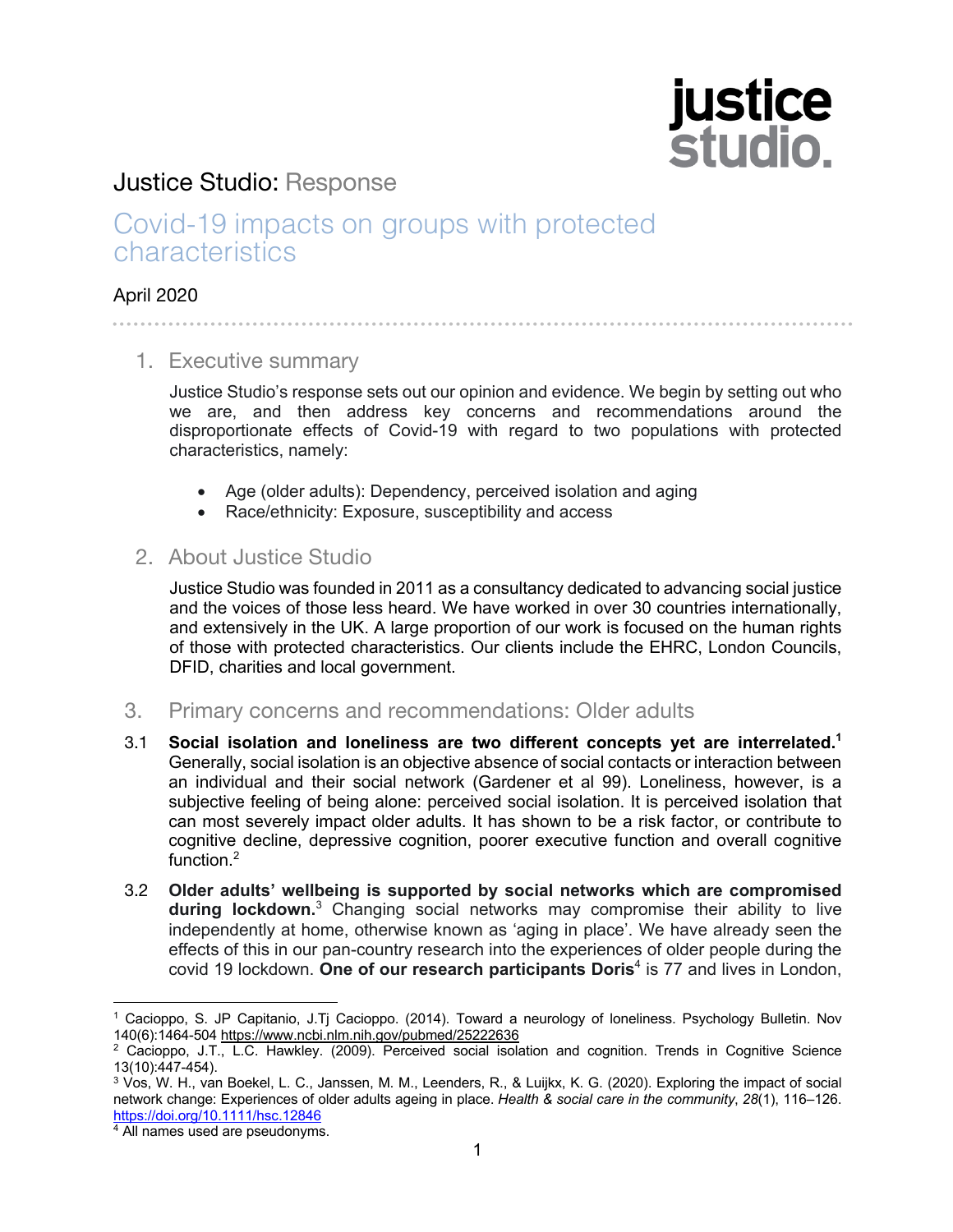where she is an active member of her local community and pensioner groups. She has angina and survived a stroke just last year. Whilst she initially thought she might not survive a recent heart episode she made a remarkable recovery—only to be find herself in lockdown shortly thereafter. Doris is now feeling low and is anxious that society will change for the worse due to the virus and the isolation. She wonders if living in social isolation, depending on others for every need, yet not having her social network of positive support, is what it means to 'get old'; she also worries about how quickly she has arrived at being 'old'. She feels that older people 'nowadays' are much younger than they used to be—they are more connected, more active, and more visible. She fears that society might regress after this period, and that older people will truly 'be old' again. Doris's worries reflect those of several other interview participants, who until the lockdown had been living independently and within a vibrant social network of support keeping them 'young'.

- 3.3 **Positive aging principles are thwarted by the current directive to remain socially distanced and reliant on others for basic needs.** In the literature, prevention of loneliness is often coupled with preventing social isolation, as social isolation often precedes loneliness. Prevention of both social isolation and loneliness typically entail the promotion of independence. During the social distancing measures, aging is 'fast forwarded' and dependency on others is accelerated. The entry of carers/caregivers into the network in these conditions has been shown to be distressing and stoke fears of dependency. Social networks are both direct and indirect support systems for aging in place as they provide social outlets and buffer against stressful events.
- 3.4 **Loneliness can 'fertilise' other diseases.**<sup>5</sup> According to research undertaken at the Social Genomics Core Laboratory at the University of California, Los Angeles, loneliness can affect immune system cells, causing them to promote inflammation; sustained inflammation can, in turn, increase the risk of chronic diseases. This can lead to the buildup of plaque in arteries, the spreading of cancer cells and inflammation of the brain (leading to Alzheimer's disease). In short, "loneliness acts as a fertiliser for other diseases" and cause significant "wear and tear on the body".6
- 3.5 Early findings of our research into self-isolating adults over age 70 with underlying health conditions, has highlighted that for many of these people, living with limited mobility and in relative isolation is not a new experience. However, an emerging commonality in their experiences is an **isolation-related anxiety over premature aging**; while they had been largely independent until now, having to remain 'officially' isolated has commenced a period of dependency as their homes become de facto care homes and all basic needs are attended to by others, while social visits are curtailed entirely. Several participants in our research have already signalled the toll of this situation on their 'nerves', with some even reporting physical responses to these new stressors (e.g., skin rash), echoing the findings of the Genomics Core Laboratory, above. With limited access to social media, these people are now experiencing a sudden social isolation, coupled with ultimate reliance on others for basic needs; these two elements are oft-cited factors in premature aging and related diseases, and even perceived social isolation may contribute to faster cognitive decline, depressive cognition, and poorer cognitive performance.<sup>7</sup>

<sup>5</sup> Statement by Steve Cole, Ph.D., director of the Social Genomics Core Laboratory at the University of California, Los Angeles, reported by the National Institute on Aging at https://www.nia.nih.gov/news/social-isolation-loneliness-olderpeople-pose-health-risks. See also: Cacioppo JT and Cacioppo S. Older adults reporting social isolation or loneliness show poorer cognitive function 4 years later. *Evidence-Based Nursing* 2014;17(2):59-60.

<sup>&</sup>lt;sup>6</sup> Statement by Steve Cole, Ph.D., director of the Social Genomics Core Laboratory at the University of California, Los Angeles, reported by the National Institute on Aging at https://www.nia.nih.gov/news/social-isolation-loneliness-olderpeople-pose-health-risks. See also: Cacioppo JT and Cacioppo S. Older adults reporting social isolation or loneliness show poorer cognitive function 4 years later. *Evidence-Based Nursing* 2014;17(2):59-60.

<sup>7</sup> Cacioppo, J.T., and L.C. Hawkley. (2009). Perceived social isolation and cognition. Trends in Cognitive Science. 13(10):447-454. doi: 10.1016/j.tics.2009.06.005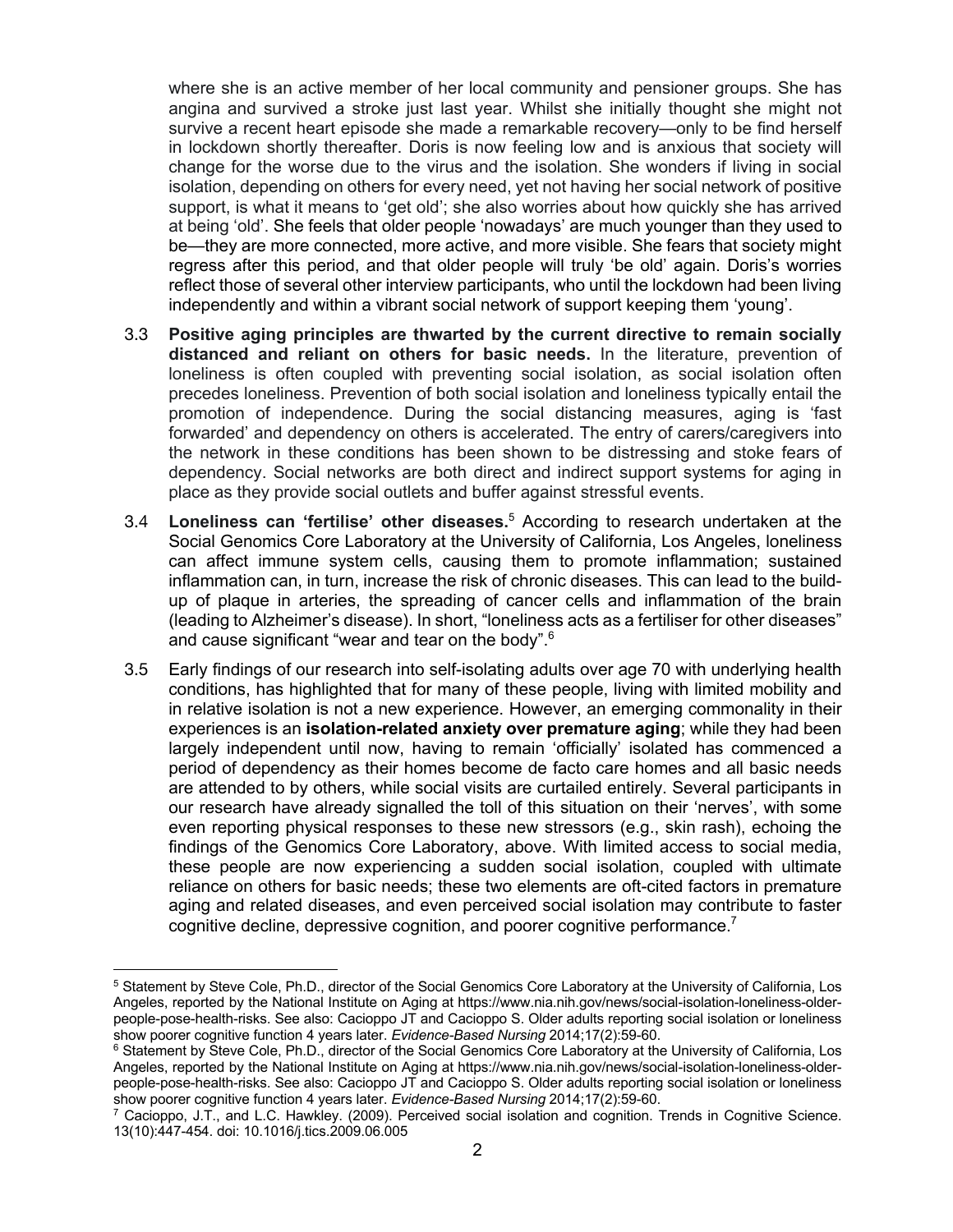- 4. Primary concerns and recommendations: Race/ethnicity
- 4.1 **Covid-19 does not discriminate, but our social structures do, and as such, the pandemic is exacerbating previous inequalities**. From our previous research into the outcomes of black and minority ethnic (BAME) men with prostate cancer we know that supports for avoiding and recovering from illness, including access to information, healthcare, and underlying conditions related to environmental quality, have been historically prejudiced. Ethnicity is not an absolute biological category,<sup>8</sup> and so the differences in ethnic groups and coronavirus impacts are less likely to be the result of genetic predisposition, and more likely to result from societal, political and cultural marginalisation—positions which are magnified by the current crisis, and which manifest in differential outcomes including immune responses, risk levels for infection, and morbidity and mortality rates.
- 4.2 **BAME groups have been disproportionately affected in previous outbreaks and pandemics, and emerging evidence suggests the same is true of Covid-19.**9,10,11,12 Race, ethnicity, and socioeconomic status are reliable proxies for the complex sociobiological-environmental factors that determine health outcomes.<sup>13,14</sup> An extensive body of research has documented how, in the UK and other white-majority countries, black, Asian and minority ethnic communities have borne the impacts of previous influenza epidemics.<sup>15,16</sup> Despite representing just 14% of the UK population, 35% of critically ill Covid-18 patients are BAME according to early analysis of available data.<sup>17</sup>
- 4.3 **Based on extant research and comparable studies, we are concerned that these disparities may be attributed to three primary factors:**
	- 4.3.1 **Disparities in the risk of exposure:** Frontline workers<sup>18</sup>, wage workers, and those in the 'gig economy' are disproportionately BAME individuals. Between 60% and 70% of healthcare and social workers deaths have been BAME individuals. <sup>19</sup> A very recent report states that while Asian and black personnel

<sup>&</sup>lt;sup>8</sup> Lee, C. "Race" and "ethnicity" in biomedical research: How do scientists construct and explain differences in health? Social Science Medicine 28:1183-1190.

<sup>9</sup> Rutter, P.D., Mytton, O.T., Mak, M. *et al.* Socio-economic disparities in mortality due to pandemic influenza in England. *Int J Public Health* **57,** 745–750 (2012). https://doi.org/10.1007/s00038-012-0337-1

<sup>10</sup> Lin, L., Savoia, E., Agboola, F. *et al.* What have we learned about communication inequalities during the H1N1 pandemic: a systematic review of the literature. *BMC Public Health* **14,** 484 (2014). https://doi.org/10.1186/1471-2458- 14-484.

<sup>11</sup> Financial Times. https://www.ft.com/content/5fd6ab18-be4a-48de-b887-8478a391dd72

<sup>12</sup> Hutchins, S. S., Fiscella, K., Levine, R. S., Ompad, D. C., & McDonald, M. (2009). Protection of racial/ethnic minority populations during an influenza pandemic. *American journal of public health*, *99 Suppl 2*(Suppl 2), S261–S270. https://doi.org/10.2105/AJPH.2009.161505

<sup>13</sup> Drake, K. A., Galanter, J. M., & Burchard, E. G. (2008). Race, ethnicity and social class and the complex etiologies of asthma. *Pharmacogenomics*, *9*(4), 453–462. https://doi.org/10.2217/14622416.9.4.453

<sup>&</sup>lt;sup>14</sup> Marmot MG, Shipley MJ, Rose G. Inequalities in death--specific explanations of a general pattern? Lancet. 1984;1:1003–6. A classic investigation of the effect of social class on disease. [PubMed] [Google Scholar]

<sup>&</sup>lt;sup>15</sup> H Zhao, RJ Harris, J Ellis, RG Pebody. Ethnicity, deprivation and mortality due to 2009 pandemic influenza A(H1N1) in England during the 2009/2010 pandemic and the first post-pandemic season. Epidemiol Infect, 143 (2015), pp. 3375- 3383.

<sup>16</sup> Sandra Crouse Quinn, Supriya Kumar, Vicki S. Freimuth, Donald Musa, Nestor Casteneda-Angarita, and Kelley Kidwell, 2011: Racial Disparities in Exposure, Susceptibility, and Access to Health Care in the US H1N1 Influenza Pandemic. American Journal of Public Health 101, 285\_293, https://doi.org/10.2105/AJPH.2009.188029

<sup>17</sup> Intensive Care National Audit and Research Centre. https://www.icnarc.org/DataServices/Attachments/Download/76a7364b-4b76-ea11-9124-00505601089b

 $18$  Siddique H. UK government urged to investigate coronavirus deaths of BAME doctors https://www.theguardian.com/society/2020/apr/10/uk-coronavirus-deaths-bame-doctors-bma <sup>19</sup> GP Online. https://www.gponline.com/government-move-faster-protect-bame-doctors-covid-19-

deaths/article/1681449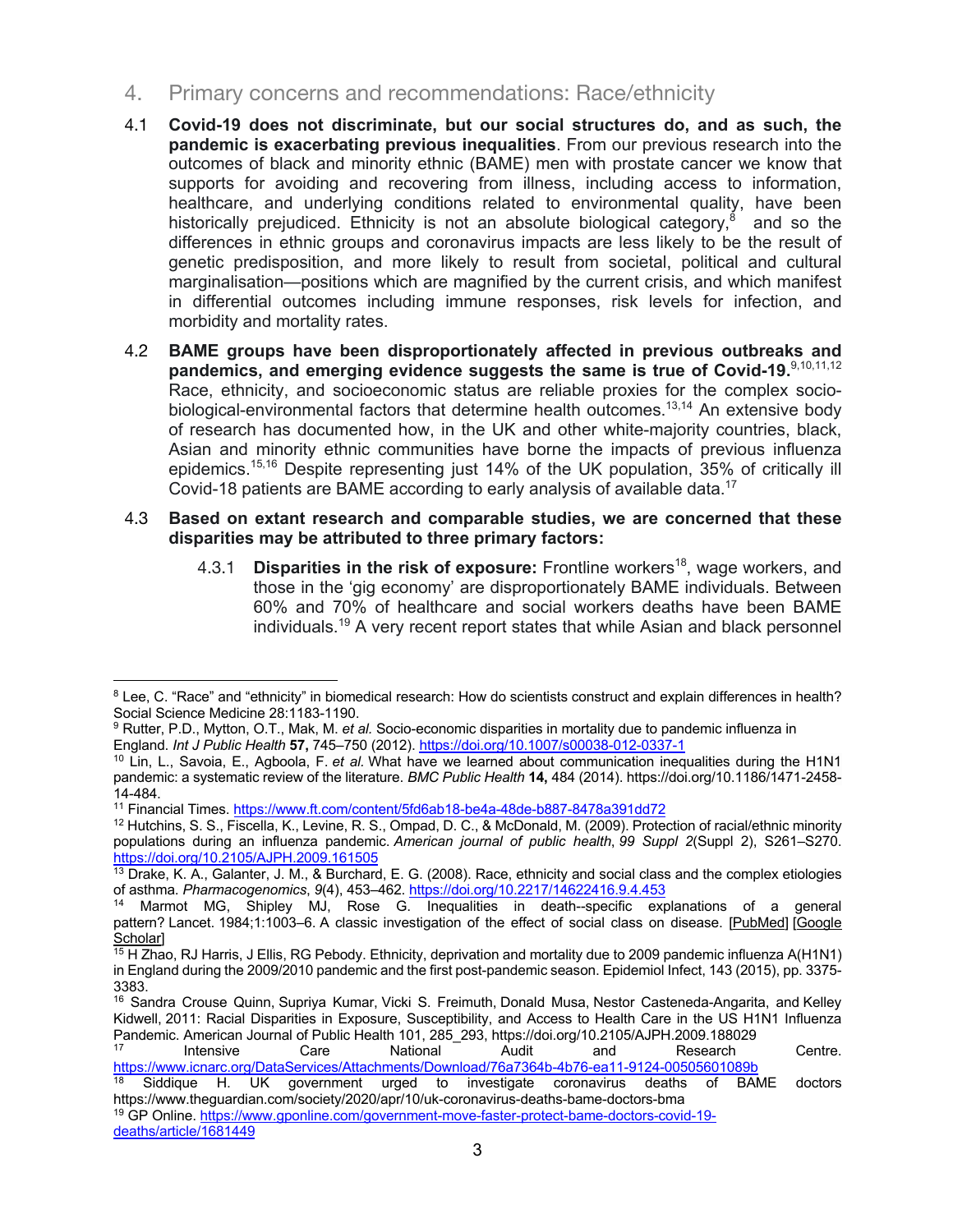make up 10% and 6% of the NHS workforce, respectively, they account for 36% and 27% of known NHS worker deaths.<sup>20</sup>

- 4.3.2 **Access to healthcare and factual information:** Significant disadvantages related to socioeconomic factors and access to basic care and information compound risk factors.<sup>21,22</sup> Further, many underlying conditions relevant to Covid-19 severity (such as asthma) require self-management, which is more difficult to embed in populations with lower rates of health literacy.<sup>23</sup> Previous examples from influenza outbreaks find relationships between ethnicity and socioeconomic deprivation and health-seeking behaviour, particularly, in access to antivirals in a pandemic.<sup>24</sup> Further, alarming disinformation—such as rumours that people with dark skin are not affected by coronavirus—has gained traction on social media channels since January, and has been echoed by media personalities with little or no effort to dispel such myths. $25$
- 4.3.3 **Susceptibility due to underlying conditions:** Emerging reports on the relationship between heart disease and Covid-19 include a letter published April 29 in the New England Journal of Medicine<sup>26</sup> detailing five young and middle-aged Covid-19 patients who suffered large vessel strokes across a two week period, suggesting a relationship between Covid-19 and large vessel blood clots, even in a-symptomatic patients. Similar research in the Netherlands supports this, demonstrating higher rates of thrombotic complications in 184 critical Covid-19 patients with pneumonia  $(31\%)$ <sup>27</sup>

Heart disease and hypertension (high blood pressure), both emerging factors in the severity of Covid-19 cases, are also correlated with lower socioeconomic status<sup>28</sup> and with ethnic minorities. In the UK, the burden of cardiovascular disease is higher among those with South Asian heritage,<sup>29</sup> while occurrence of stroke is higher among African-Caribbean groups.<sup>30</sup> Repeated studies show hypertension is greater in Afro-Caribbean men (30.8% in 2002) and women  $(34.4%)$  compared to white men  $(19.4%)$  and women  $(12.9%)$ .<sup>31</sup> Further, African-Caribbean ethnicity is associated with a hypercoagulable state and thus risk of venous thromboembolism, or clots in deep veins. $3$ 

P, Bonner L, Arya R.

<sup>20</sup> HSJ. https://www.hsj.co.uk/exclusive-deaths-of-nhs-staff-from-covid-19-analysed/7027471.article

<sup>&</sup>lt;sup>21</sup> JAC Online. https://www.jacionline.org/article/S0091-6749(18)31732-9/abstract

<sup>&</sup>lt;sup>22</sup> Asthma.org. https://www.asthma.org.uk/dd78d558/globalassets/get-involved/external-affairs-

campaigns/publications/health-inequality/auk-health-inequalities-final.pdf

<sup>23</sup> Asthma.org. https://www.asthma.org.uk/dd78d558/globalassets/get-involved/external-affairscampaigns/publications/health-inequality/auk-health-inequalities-final.pdf

<sup>&</sup>lt;sup>24</sup> Shamil M.M. Haroon, Gregory P. Barbosa, Patrick J. Saunders, The determinants of health-seeking behaviour during the A/H1N1 influenza pandemic: an ecological study, *Journal of Public Health*, Volume 33, Issue 4, December 2011, Pages 503–510, https://doi.org/10.1093/pubmed/fdr029

<sup>25</sup> BBC. https://www.bbc.co.uk/news/world-us-canada-52245690

<sup>&</sup>lt;sup>26</sup> New England Journal of Medicine. https://www.nejm.org/doi/full/10.1056/NEJMc2009787?query=RP

<sup>&</sup>lt;sup>27</sup> Medscape. https://www.medscape.com/viewarticle/929345

<sup>&</sup>lt;sup>28</sup> Individual social class, area-based deprivation, cardiovascular disease risk factors, and mortality: the Renfrew and Paisley Study. Smith GD, Hart C, Watt G, Hole D, Hawthorne V J Epidemiol Community Health. 1998 Jun; 52(6):399- 405.

<sup>&</sup>lt;sup>29</sup> Ethnicity and cardiovascular disease prevention in the United Kingdom: a practical approach to management. Lip GY, Barnett AH, Bradbury A, Cappuccio FP, Gill PS, Hughes E, Imray C, Jolly K, Patel K J Hum Hypertens. 2007 Mar; 21(3):183-211.

 $30$  Ethnic differences in incidence of stroke: prospective study with stroke register. Stewart JA, Dundas R, Howard RS, Rudd AG, Wolfe CD BMJ. 1999 Apr 10; 318(7189):967-71.

<sup>31</sup> Lane, D., Beevers, D. & Lip, G. Ethnic differences in blood pressure and the prevalence of hypertension in England. *J Hum Hypertens* 16**,** 267–273 (2002). https://doi.org/10.1038/sj.jhh.1001371

<sup>&</sup>lt;sup>32</sup> Blood Coagul Fibrinolysis. 2013 Jan;24(1):40-9. doi: 10.1097/MBC.0b013e32835a07fa. African-Caribbean ethnicity is associated with a hypercoagulable state as measured by thrombin generation. Roberts  $LN<sup>1</sup>$ , Patel RK, Chitongo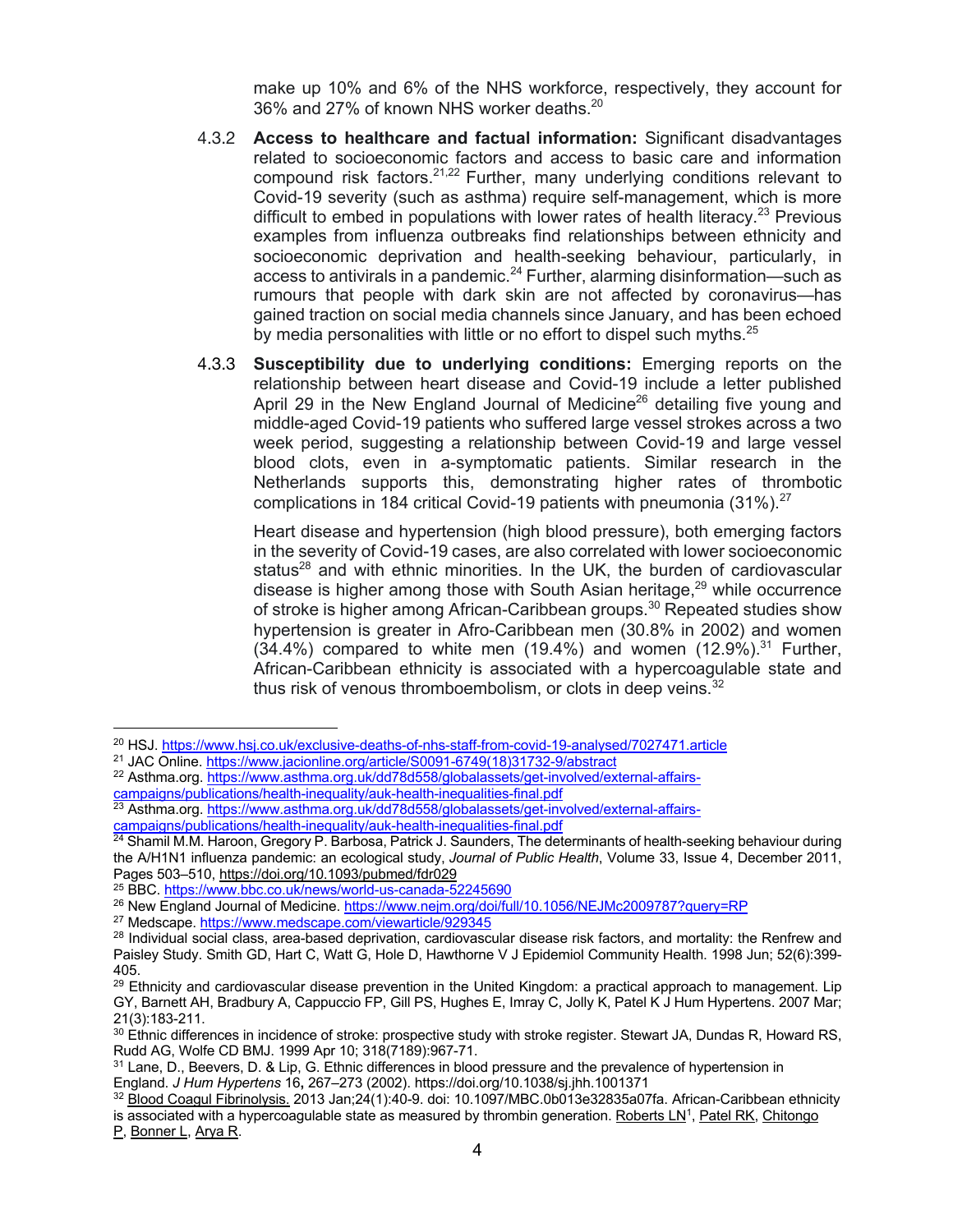Together, these studies suggest ethnicity may be a predictive variable in determining Covid-19 health outcomes. Again, this is not due to inherent biological differences between groups, but because of environmental and social factors that impact different groups disproportionately. It is also important to recognise that the severe cases involving blood clots highlighted above occurred in otherwise young and healthy patients with few or no Covid-19 symptoms, meaning those most affected may not be sheltering in place as they will not consider themselves at risk.

- 4.4 **Environmental and ecological factors exacerbate underlying conditions in BAME populations**. Environmental factors, including pollution and living conditions, are related to respiratory conditions, such as asthma. Asthma and related chronic illnesses are demonstrably influenced by socioeconomic status, and are more common in ethnic minorities.<sup>33,34</sup> Covid-19 affects breathing and respiratory systems and chronic asthma sufferers are considered at high risk for developing severe coronavirus symptoms. Importantly, many chronic breathing problems are caused by the pollution that characterises the poorest areas of the UK.
	- 4.4.1 **The inequalities that correlate with BAME populations affect people with asthma and is more prevalent in deprived communities.**<sup>35</sup> Asthma is not only more prevalent in deprived communities, but those living in more deprived areas of the UK are more likely to require hospital treatment for asthma.<sup>36</sup> This is no surprise, given that 66% of anthropogenic carcinogens are emitted in the 10% most highly deprived English city wards, <sup>37</sup> which are also less likely to have access to green spaces and associated air quality benefits, and receive less spending on public transport.<sup>38</sup>
	- 4.4.2 **Overcrowded living conditions** also make social distancing measures less attainable, and are more likely to affect BAME groups. For example, among UK Bangladeshi populations 30% are considered to live in overcrowded housing. For black Africans and Pakistanis this is 15%<sup>39</sup>. Some of the disparity shown in early studies of Covid-19 deaths and BAME populations may be accounted for by higher transmission rates in densely populated areas, such as large cities, where there is a higher BAME population. $40$
- 4.5 **Data around protected characteristics, including racial/ethnic disaggregated data in Covid-19 cases and mortalities, must be collected and analysed.** Previous studies on race, ethnicity, and viral outbreaks/epidemics have called for the collection of individual-

<sup>33</sup> Forno, E., & Celedon, J. C. (2009). Asthma and ethnic minorities: socioeconomic status and beyond. *Current opinion in allergy and clinical immunology*, *9*(2), 154–160. https://doi.org/10.1097/aci.0b013e3283292207

<sup>34</sup> Netuveli, G. Hurwitz, B. Sheikh, A. 2005. Ethnic variations in incidence of asthma episodes in England & Wales: national study of 502,482 patients in primary care. Respiratory Research. Accessed at https://respiratory-research.biomedcentral.com/articles/10.1186/1465-9921-6-120.

<sup>35</sup> Asthma.org https://www.asthma.org.uk/dd78d558/globalassets/get-involved/external-affairscampaigns/publications/health-inequality/auk-health-inequalities-final.pdf

<sup>36</sup> Asthma.org https://www.asthma.org.uk/dd78d558/globalassets/get-involved/external-affairscampaigns/publications/health-inequality/auk-health-inequalities-final.pdf

<sup>&</sup>lt;sup>37</sup> Marmot, M. 2010. Fair society, healthy lives. Accessed at http://www.instituteofhealthequity.org/resourcesreports/fair-society-healthy-lives-the-marmot-review/fair-society-healthylives-full-report-pdf.pdf.

<sup>&</sup>lt;sup>38</sup> Public Health England. 2016. Working together to promote active travel: A briefing for local authorities. Accessed at https://assets.publishing.service.gov.uk/government/uploads/system/uploads/attachment\_data/file/523460/Working\_ Together to Promote Active Travel A briefing for local authorities.pdf.

<sup>39</sup> Gov.uk: Overcrowded households. https://www.ethnicity-facts-figures.service.gov.uk/housing/housingconditions/overcrowded-households/latest#by-ethnicity

 $^{40}$  Nuffield Trust. https://www.nuffieldtrust.org.uk/news-item/are-more-black-asian-and-minority-ethnic-people-dyingwith-covid-19-than-might-be-expected